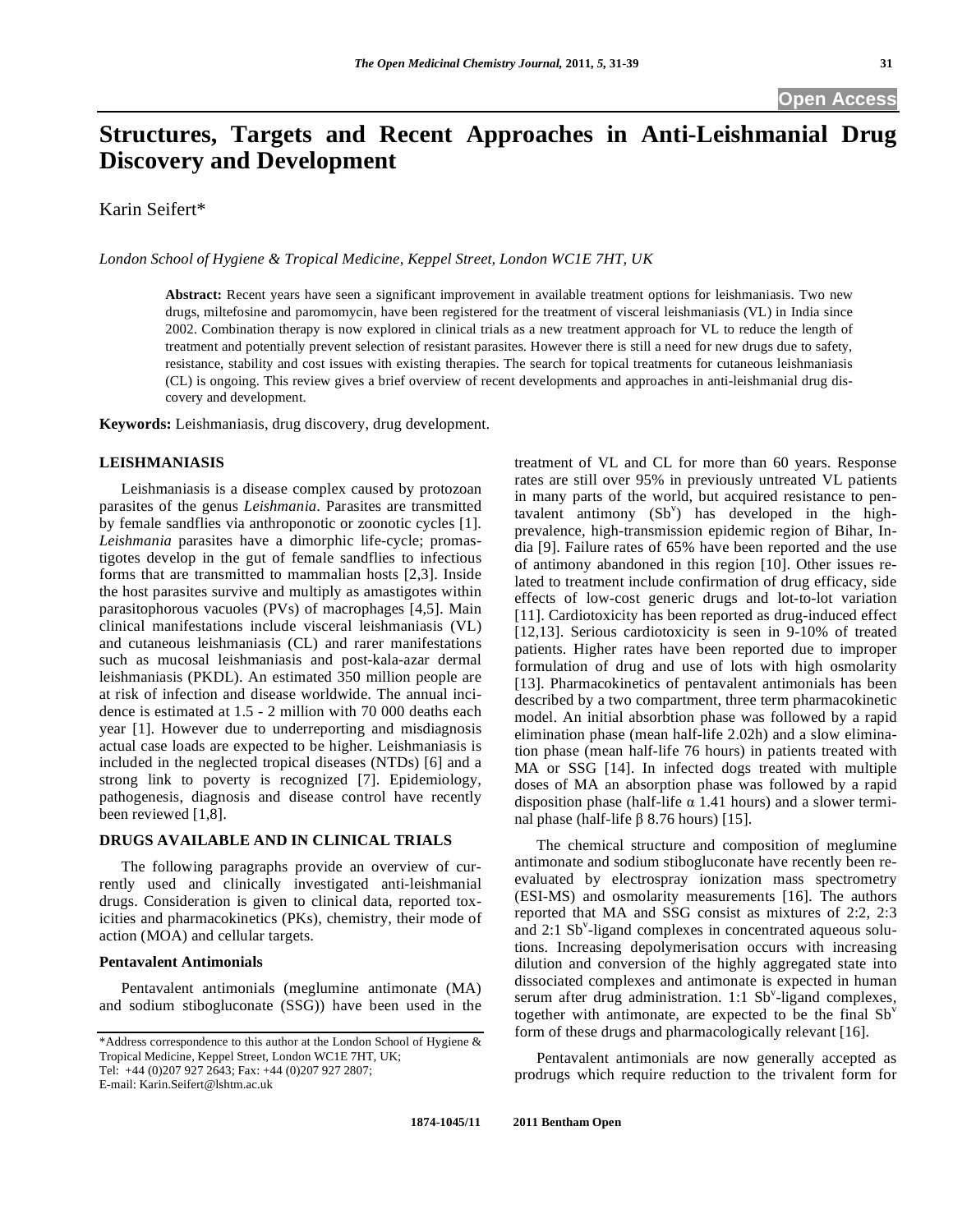biological activity. The site of reduction (macrophage, amastigote or both) and the mechanism (enzymatic or nonenzymatic) remain unclear. Early studies have implicated inhibition of energy metabolism and macromolecular biosynthesis via inhibition of glycolysis and fatty acid betaoxidation in the mechanism of action of sodium stibogluconate [17,18]. Specific targets in these pathways have not been identified. Trivalent antimony has recently been shown to directly interfere with thiol metabolism in drug-sensitive *L. donovani* with several effects on glutathione and trypanothione metabolism [19].

#### **Amphotericin B**

 Amphotericin B is a polyene antibiotic, which was originally extracted from *Streptomyces nodosus*. Crystalline amphotericin B is insoluble in water and different formulations are available. Amphotericin B deoxycholate (Fungizone®), a micellar formulation, is highly effective. It is used as first line treatment in areas with high rates of unresponsiveness to antimonials and second line treatment elsewhere [11]. Lipid based formulations of amphotericin B are available and liposomal amphotericin B (AmBisome®) has been approved for treatment of VL by the U.S. Food and Drug Administration (FDA) [20]. Shorter treatment courses and single dose regimes of liposomal amphotericin B have been investigated in the state of Bihar, India [21-23]. The most recent study tested the efficacy of liposomal amphotericin B at a single dose of 10 mg/kg in comparison to 15 alternate-day infusions of amphotericin B deoxycholate at a dose of 1mg/kg. Single dose liposomal amphotericin B was not inferior to and less expensive than amphotericin B deoxycholate, but a non-significantly higher relapse rate was noted in the liposomal treatment group [24]. Other commercially available lipid formulations, amphotericin B lipid complex (ABLC) and amphotericin B colloidal dispersion (ABCD) have also been tested for treatment of VL [25]. A commercially standardized product of amphotericin B deoxycholate premixed with lipid emulsion containing egg lecithin and soyabean oil (ABLE) is licensed in India for the use of VL. However overall cure rates in phase II clinical trials in India using this formulation as monotherapy were lower than the desired cure rate of approximately 95% [26,27].

 Need for hospitalization, constant monitoring of patients, prolonged duration of treatment and infusion-related adverse events (fever, chills, trombophlebitis) are drawbacks of amphotericin B deoxycholate. Toxicities such as hypokalaemia, nephrotoxicity and myocarditis can occur [12]. Liposomal amphotericin B is much safer than amphotericin B deoxycholate and also highly efficacious [11,12]. However high cost limits widespread use in many VL-endemic regions. Recently new preferential pricing was agreed for certain countries with a cost of \$20 per 50 mg vial of AmBisome® [28]. In liposomal amphotericin B drug is formulated with cholesterol and other phospholipids within a small unilamellar liposome. Temperatures of  $>25^{\circ}$ C and  $<0^{\circ}$ C can alter liposome characteristics and may impact on efficacy and toxicity of liposomal amphotericin B [29]. ABLE is stable at higher temperatures for a certain time.

 Characteristics that increase efficacy and minimize toxicity of liposomal amphotericin B are effective tissue penetration with sustained levels and stability in blood, macrophages and tissues [29]. Tissue penetration is highest in liver and spleen. Preclinical pharmacokinetics of AmBisome® has been studied in mice, rats, rabbits and dogs. Its mean elimination half-life ranges from 5-24 hours depending on dose and species [30]. In humans the terminal elimination half-life after repeated administration of liposomal amphotericin B has been reported with around 7 hours [31]. Longer half-lifes have been reported with increased sampling times, but reported data in *Leishmaniasis* patients is limited. A study on *L. infantum* infected mice treated with multiple doses of AmBisome® also found high levels of the drug in liver and spleen [32].

 Selectivity of amphotericin B against *Leishmania* is due to higher affinity of amphotericin B for 24-substituted sterols, the predominant sterol in *Leishmania* membranes, over cholesterol, the predominant sterol in mammalian cells. Interaction with membranes leads to formation of transmembrane amphotericin B channels, aqueous pores, and leakage of cations [33,34]. Selectivity and toxicity is also linked to the aggregation state of amphotericin B [34].

#### **Miltefosine**

 Miltefosine is an alkylphosphocholine, originally developed as anti-cancer drug. It was the first oral anti-leishmanial drug that reached the market and is registered for treatment of VL in India and Germany and for CL in Colombia. It is used as potential tool in the elimination programme in India, Bangladesh and Nepal and as second line treatment for CL in Colombia and Bolivia [11].

 General safety findings indicate the gastrointestinal tract as main target organ of side-effects [35]. Gastrointestinal symptoms were also recognized as the most common adverse effect in clinical trials [36]. Transient moderate elevation of hepatic enzymes was also observed. In a recent phase 4 study and in previous trials adverse events occurred more frequently in the first week of treatment and decreased with time [36]. The major limitation of miltefosine is its contraindication in pregnancy and mandatory contraception for women in child-bearing age for the duration of therapy and 2-3 months beyond. This restriction is based on a teratogenic effect seen in one species (rat) in preclinical studies [35] and the pharmacokinetic profile of miltefosine.

 A recent study described the pharmacokinetics of miltefosine by a two-compartment disposition model with a first elimination half life of 7.05 days and a terminal half-life of 30.9 days in CL patients after treatment with 50 mg miltefosine three times daily for a total of 28 days [37]. A long terminal half-life of 150 – 200 hours has previously been reported and concerns were raised that subtherapeutic levels of miltefosine in the body after completion of treatment might contribute to the emergence of resistance [38]. In the laboratory *Leishmania* promastigotes resistant to miltefosine concentrations of up to  $40\mu$ M were easily generated and resistance was conferred to the intracellular amastigote stage [39,40].

 Uptake of miltefosine into *L. donovani* is mediated by a plasma membrane P-type ATPase aminophospholipid translocase [41-43]. Suggested targets of miltefosine in *Leishma-*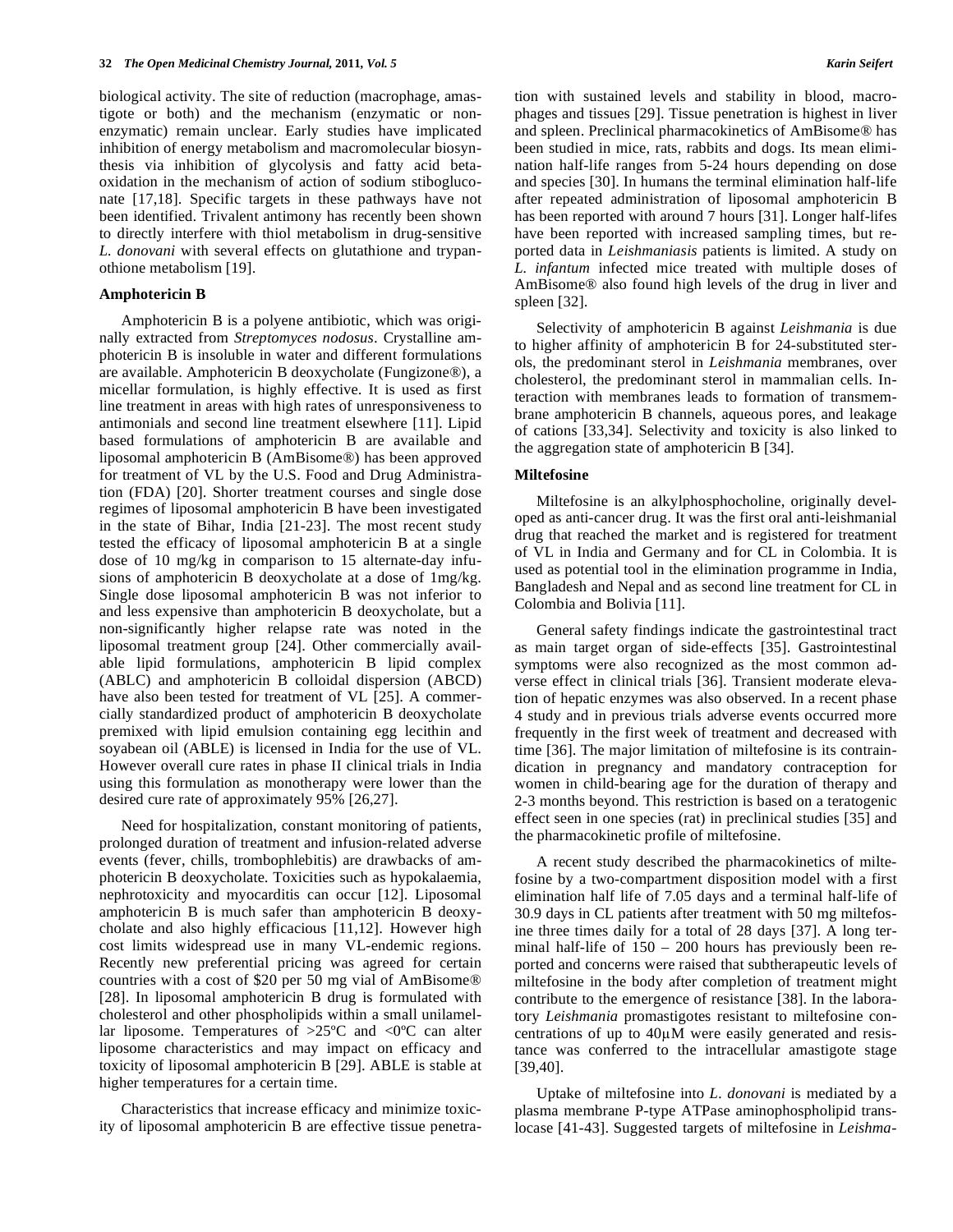*nia* include perturbation of ether-lipid metabolism, glycosylphosphatidylinositol (GPI) anchor biosynthesis and signal transduction [44] as well as inhibition of the glycosomal located alkyl-specific acyl-Co-A acyltransferase, an enzyme involved in lipid –remodeling [45]. Recently mitochondria and specifically the cytochrome *c* oxidase have been implicated as target of miltefosine in *L. donovani* promastigotes [46]. Effects on lipid metabolism, specifically phospholipid content, fatty acid and sterol content, have also been described in *L. donovani* promastigotes [47].

#### **Paromomycin**

 Paromomycin, an aminoglycoside antibiotic, is the latest anti-leishmanial drug registered for VL in India. In a randomized, controlled, phase 3 study in India paromomycin was shown to be noninferior to amphotericin B with a final cure rate of 94.6% versus 98.8 % [48]. A recent study compared 11mg/kg/day of paromomycin for 14 days to 11mg/kg/day of paromomycin for 21 days in Indian VL. The definite cure rate in the short-course treatment group of 14 days was significantly lower than the rate in the 21 day treatment group (82% versus 92% based on intention-to-treat analysis) [49].

 Paromomycin has also been formulated for topical treatment of CL [11,50]. It is used as topical treatment for CL in Israel in a methylbenzethonium chloride ointment (Leshcutan) [50]. Recently a phase 2, placebo controlled study, carried out in Tunisia and France, reported efficacy (cure rate 94%) and safety of the third generation aminoglycoside ointment WR279,396, a hydrophilic formulation of 15% paromomycin plus 0.5% gentamicin [51]. Local treatment of CL in the form of topical formulations offer the advantage of ease of administration, fewer side effects and costeffectiveness in comparison to systemic treatment [52].

 Injection-site pain was the most frequently reported adverse event in the phase 3 trial for VL in India [48]. Ototoxicity and nephrotoxicity are known drug class effects, but frequency of these reactions has been reported as low at therapeutic dosages for VL [50]. Ototoxicity in a small percentage of patients in the recent phase 3 trial was reported as transient and reversible and the drug had a reasonable safety profile [48]. Monitoring of hepatic enzyme levels was recommended in the recent short-course trial [49].

 Pharmacokinetic data has been reported from VL patients during the phase 3 trial. Paromomycin was absorbed quickly after intramuscular injection. Peak plasma levels were reached within 1 hour. Plasma levels 1 hour after injection ranged from 18.3 μg/ml to 20.5 μg/ml and trough plasma levels at 24 hours after injection from 1.31 μg/ml to 4.53 μg/ml. Plasma levels on days 1, 8, 15, 21 and 22 were similar [48]. Population estimates for absorbtion and elimination half-lives have been reported as 0.33 hours and 2.62 hours [50]. Pharmacokinetic data following a single intramuscular dose of paromomycin in healthy adult volunteers has also been reported [53].

 Previous studies on paromomycin in *Leishmania* spp. have implicated mitochondrial membrane de-polarisation, ribosomes and respiratory dysfunction in the mode of action of this molecule [54-56]. Decreased drug uptake was shown in a paromomycin resistant *L. donovani* line [57]. Some of these findings have been confirmed in a recent study on *L. donovani* promastigotes [58].

## **Pentamidine**

 Pentamidine is an aromatic diamidine, still in use as first line drug for certain forms of CL. In VL it is used as secondline treatment only due to toxicity and efficacy issues [11]. The major safety concern with pentamidine is induction of insulin-dependent diabetes mellitus and in India its use for VL has been abandoned [12].

 Early work has implicated the mitochondrion in the mode of action of pentamidine. Morphological changes with swelling of mitochondria and fragmentation of kinetoplastid DNA were reported in electron microscopy studies on *Leishmania* spp [59,60]. An uncoupling effect on mitochondria *in situ* with collapse of mitochondrial membrane potential was shown in *L. donovani* promastigotes [61]. Alkalisation of acidocalcisomes of *L. donovani* promastigotes has also been reported [62]. In a recent study mitochondria have been suggested as site of pentamidine accumulation in *L. donovani* and drug resistance associated with mitochondria alterations [63]. Pentamidine enters promastigotes and amastigotes of *Leishmania* via a carrier mediated process which recognizes diamidines with high affinity [64].

# **Sitamaquine**

 Sitamaquine (WR6026) is an 8-aminoquinoline currently in clinical development by Glaxo Smith Kline for oral treatment of VL [65]. Discovery of sitamaquine as antileishmanial agent was based on extensive efforts in synthetic chemistry at the Walter Reed Army Institute for Research (WRAIR) [66]. Recently results were reported from phase II dose ranging studies in India and Kenya. The overall cure rate at day 180 in the intention-to-treat-population was 83% in Kenyan patients [67] and 87% in Indian patients [68]. Abdominal pain and headache were reported in the Kenyan study and vomiting, dyspepsia and cyanosis by the Indian investigators. Methemoglobinemia is associated with 8 aminoquinolines, but was only reported in Indian patients [68].

 Studies using rat and hamster liver microsomes have identified two major metabolites of sitamaquine, the desethyl and 4-CH<sub>2</sub>OH derivatives, with evidence of cytochrome P-450 mediation [65,69]. Side chain oxidation and 5 hydroxylation have been identified as important steps in the metabolic pathway of 8-aminoquinolines [65,70]. Presystemic eliminiation of sitamaquine in the liver with low systemic availability was observed in Beagle dogs [71]. The elimination half-life of sitamaquine in humans is reported as 26.1 hours. The major urinary metabolite in humans is the 4- CH2OH derivative with a reported elimination half-life of 29.1 hours. A minor metabolite in humans is the desethyl species [65]. Metabolites may be linked to efficacy and toxicity of this compound.

 Sitamaquine induced morphological changes in intracellular *L. tropica* amastigotes and host macrophages [59]. Collapse of mitochondrial membrane potential in *L. donovani* promastigotes has also been shown [61] as well as alkalisa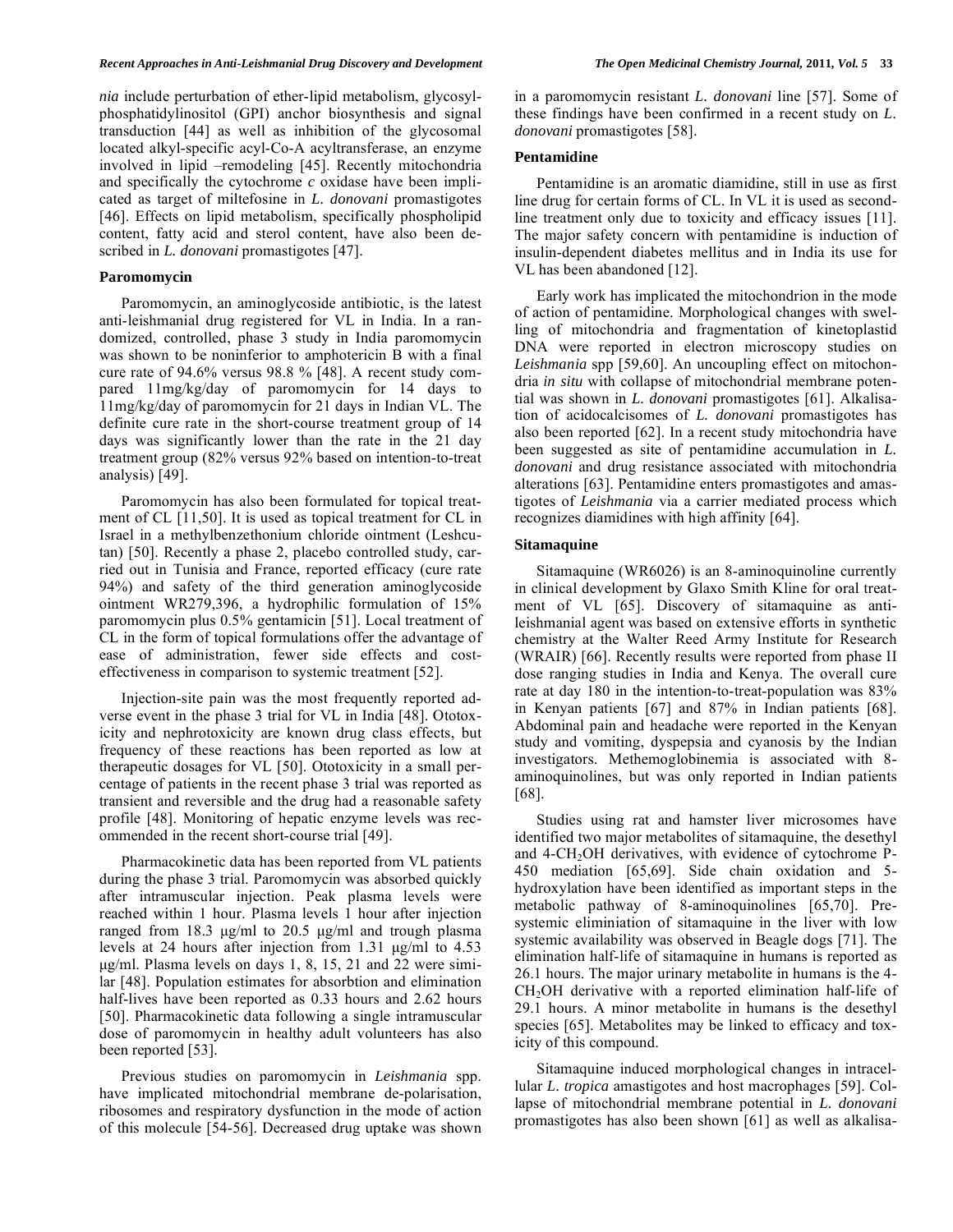tion of acidocalcisomes [62]. Recently anti-leishmanial activity has been demonstrated as unrelated to sitamaquine accumulation in this organelle [72]. The interaction of sitamaquine with membrane lipids of *L. donovani* promastigotes has been assessed and described as a two-step process [73].

 Chemotherapy and its role in treatment and control of leishmaniasis has recently been reviewed [11]. Treatment regimes of first and second line drugs against VL and CL and route of administration have been described [11,74].

# **RECENT DEVELOPMENTS AND SELECTED DRUG CLASSES – FROM DISCOVERY TO PRECLINICAL STAGES**

 The following paragraphs describe some new developments at the discovery and development stage. These include new compounds and new formulations of compounds and drugs for which *in vivo* efficacy has been demonstrated in relevant animal studies.

#### **2-Substituted Quinolines**

 2-substituted quinoline alkaloids were originally isolated from a Bolivian medicinal plant (*Galipea longiflora* Kr, Rutaceae) and shown to have an effect in the treatment of experimental New World CL [75]. Activity of 2-substituted quinoline alkaloids was subsequently reported in the *L. donovani* – BALB/c mouse model with 2-n-propylquinoline showing significant activity after oral administration and chimanine D after subcutaneous administration [76]. Recent structure activity relationship (SAR) studies on a series of 2 substituted quinolines concluded that the most active quinolines against intra-macrophage *L. infanutm* and *L. amazonensis* amastigotes *in vitro* had a three carbon alkenyl side chain with reactive electrophilic functions such as carbonyl, hydroxyl or halogen [77]. Significant efficacy of selected compounds was demonstrated in *L. amazonensis* and *L. donovani* infected BALB/c mice after oral administration. One compound emerged as the single compound with satisfactory activity across the *in vivo* models employed, containing a propenyl chain functionalized by an -OH group [78]. Biotransformation of this and other 2-substituted quinolines and their *in vitro* behavior in the blood compartment was studied showing discrepancies of affinity to erythrocytes amongst this series [79,80].

## **8-Aminoquinolines**

 8-aminoquinolines were originally developed as antimalarials, but have also shown promise in the treatment of leishmaniasis as seen with sitamaquine (WR6026, lepidine). Another 8-aminoquinoline, NPC1161, has shown activity against *L. donovani in vivo* in a similar order of magnitude to sitamaquine when tested as (-) enantiomer. Clear stereoselective differences in drug activity and toxicity were shown for this compound when tested as racemat, (-) or (+) enantiomer in the same study [81]. Synthesis and *in vitro* activities of other 8-aminoquinolines against *L. donovani* promastigotes have been reported [82,83]. These include derivatives with a 5-(3-trifluoromethylphenoxy) substitution on the quinoline ring and methyl-substituted, ethyl-substituted or unsubstituted C4 positions [82]. Notably the 5-(3-trifluoromethylphenoxy) substitution is also part of tafenoquine, another 8 aminoquinoline with anti-parasitic activity [66].

#### **Buparvaquone and Derivatives**

 Buparvaquone is a hydroxynaphtoquinone, which is currently marketed as Butalex® for the treatment of theileriosis in cattle. It was demonstrated as being highly active *in vitro* against intracellular *L. donovani* amastigotes in macrophages, but less active *in vivo* in the BALB/c mouse [84]. Its potent *in vitro* activity was recently confirmed against a range of *Leishmania* spp. with EC<sub>50</sub> values for the intracellular amastigote stage in the low micromolar to nanomolar range [85]. The same study investigated water soluble phosphate prodrugs of buparvaquone and reported potent *in vitro* activity against CL and VL causing *Leishmania* species [85]. Buparvaquone oxime derivatives were also investigated, but displayed lower *in vitro* activity against *L. donovani* than the parent compound [86]. The prodrug approach is an effective way of improving oral bioavailability of poorly soluble drugs by chemical derivatization to more water soluble compounds. It is also used to improve topical drug delivery. Formulations for topical delivery of buparvaquone and a prodrug (3-phosphono-oxymethyl-buparvaquone) have been developed and characterized in *in vitro* human and mouse skin models [87]. Efficacy of topical formulations and phosphate prodrugs of buparvaquone in *in vivo* models of VL and CL has been reported [88].

#### **New Amphotericin B Formulations**

 Recently a number of new amphotericin B formulations with high anti-leishmanial activity *in vivo* have emerged. The main focus of the re-formulation of this highly active molecule is to increase solubility and thermal stability and decrease systemic toxicity of amphotericin B. A reduced cost of new amphotericin B formulations is also desired. Solid nanoparticles of amphotericin B deoxycholate have shown activity after intraperitoneal injection into *L. donovani* infected hamsters with 99% suppression of parasite replication in the spleen at a dose of 5mg/kg/day given for 5 days [89]. A novel lipid based amphotericin B formulation has recently been reported as active after oral administration in *L. donovani* infected mice. Parasitemia in the liver was inhibited by 99.5% and 99.8% at doses of 10 and 20 mg/kg twice daily for 5 days [90]. N-(2-hydroxypropyl)-methacrylamide-GFLG-amphotericin B copolymer conjugates inhibited parasitemia by up to 94% in the liver of *L. donovani* infected BALB/c mice after intravenous administration of 1mg/kg amphotericin B equivalent on 3 alternate days and by up to 99.6% at a dose of 3mg/kg amphotericin B equivalent [91]. This approach was extended to investigate poly(HPMA)- GFLG-amphotericin B-alendronic acid conjugates as potential combination therapeutics in models of VL [92].

# **RECENT DEVELOPMENTS – CLINICAL AND USE OF ANTI-LEISHMANIAL DRUGS**

 The following paragraph describes new developments in the use of anti-leishmanial drugs available to patients. These include new treatment regimes in the form of combination chemotherapy or co-administration of drugs.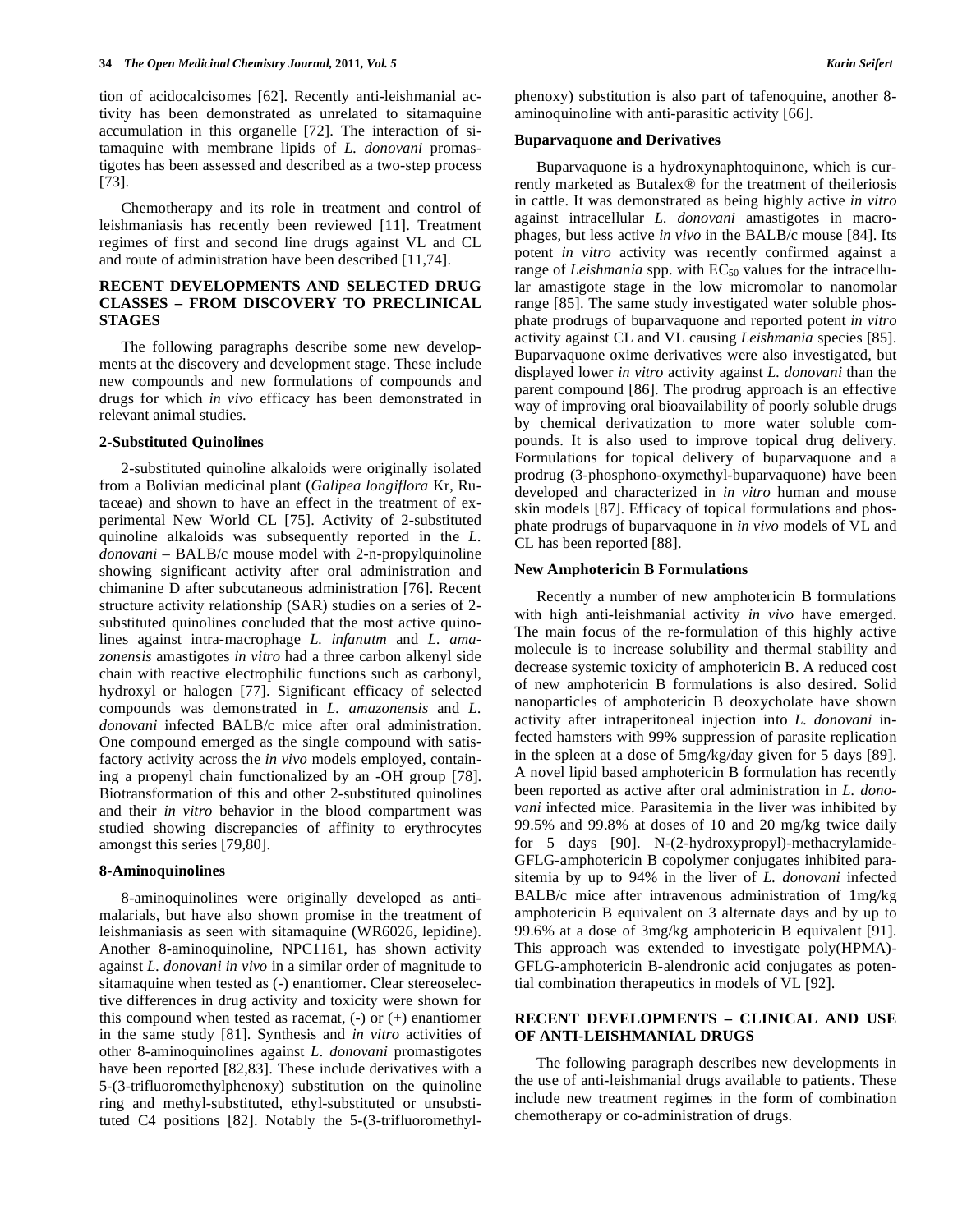## **Combination Chemotherapy**

 Advances in anti-leishmanial chemotherapy including the development of new drugs have made combination chemotherapy a real possibility. Multi-drug therapy is already standard practice in the treatment of other infectious diseases such as tuberculosis, leprosy and malaria [93-96]. Drug combinations aim to delay or prevent the emergence of resistance, shorten the course of treatment and lower required doses. Other potential advances include convenience, better compliance and lower costs [97]. A combination regime of sodium stibogluconate and paromomycin is currently employed in Sudan by Médecins sans frontiers (MSF) [98]. Single dose liposomal amphotericin B forms part of a new treatment approach for VL. A single dose of liposomal amphotericin B was followed by a short-course treatment of miltefosine for 7 - 14 days in a recent study in India. Results were satisfactorily with cure rates >95% in the different treatment groups [97]. Further trials that investigate single dose liposomal amphotericin B followed by short treatment courses of miltefosine or paromomycin and the combination of miltefosine and paromomycin are completed, as is a trial investigating the combination of sodium stibogluconate and paromomycin (http://clinicaltrials.gov, accessed March 28<sup>th</sup> 2010).

# **DRUG TARGETS IN** *LEISHMANIA* **AND CHEMICAL STRUCTURES**

 The following paragraphs describe potential drug targets in *Leishmania* with classes of chemical inhibitors where applicable and chemical structures for which a target has been demonstrated or a hypothesized target was starting point of the studies.

# **Drug Targets**

 Protein kinases are key regulatory proteins and represent a drug target in *Leishmania* and other trypanosomatids. Mitogen-activated protein kinases (MAP kinases), LmxMPK1 (*Leishmania mexicana* mitogen-activated protein kinase 1) and LmxMPK2 have been found essential for survival of amastigotes in infected hosts or the establishment of infections in mice [99]. Cyclin-dependent kinases have been chemically validated as potential drug targets by systematic analysis of chemical inhibitors*.* Thus *L. mexicana* CRK3 was screened against a chemical library of potential inhibitors and potent CRK3 inhibitors screened against intracellular *L. donovani* amastigotes *in vitro*. The most potent inhibitors were found to belong to the indirubin class of chemicals, others were 2, 6, 9-trisubstituted purines, paullones and derivatives of the non-specific kinase inhibitor staurosporine [100]. Recently 6-bromo substituted indirubins were reported as highly active *in vitro* against *L. donovani* and their action linked to CRK3 and GSK-3, a serine/threonine kinase [101]. Essentiality of protein kinases for proliferation and/or viability of the parasite and significant sequence differences from mammalian homologues are important points. The role of protein kinases as drug targets has been reviewed [102]. Currently the kinome of *Leishmania* is investigated in antileishmanial drug discovery [103].

 Proteases (peptidases) are also explored and characterized as potential drug target in *Leishmania* [104,105].

# **Chemical Structures**

 Pentamidine analogues and aromatic diamidines are still of interest in anti-leishmanial integrating drug screens. Structure activity relationships (SAR) of synthetic compounds have recently been reported [106,107]. Binding of diamidines to DNA has been described and characterized [108].

 Azasteroles are nitrogen containing sterol compounds. Azasterols with a nitrogen in the side chain of sterols at the 23-, 24-, or 25-position can inhibit the enzyme delta24-sterol methyltransferase (24-SMT) in fungi and plants and inhibit sterol biosynthesis [109]. A series of azasterols with and without protection at the C-3 of the sterol nucleus has been assessed, but multiple modes of action were found against *Leishmania* spp. *In vitro* acitivity of C-3 protected azasterols was reported against intracellular *L. donovani* amastigotes [109]. *In vitro* activity was also reported for transition state analogues of 24-SMT [110]. A recent SAR study by the same group on new series of azasterols provided further insights into the pharmacophore of these compounds against *L. donovani* [111]. Their mode of action remains unclear.

 Quinuclidine derivatives have shown *in vitro* activity against *L. donovani* axenic amastigotes. They act as leishmanial squalene synthetase inhibitors disrupting endogenous sterol biosynthesis [112].

# **APPROACHES AND STRATEGIES IN ANTI-LEISHMANIAL DRUG DISCOVERY AND DEVEL-OPMENT**

 Different approaches are used in drug discovery with molecular-target based approaches and exploratory drug screening at both ends of the spectrum. Molecular approaches, whole cell based approaches and a compromise approach between the two have their own values in antiparasitic drug discovery [113-115]. Criteria for target assessment and different target validation methods have recently been described [113]. An open access database for tropical diseases has been established to merge data from genome sequencing and functional genomics projects, protein structural data and provide information on target essentiality and druggability [115,116].

 The development process is guided by target product profiles (TPP), a list of key attributes for potential new drugs [113,117]. For leishmaniasis these attributes entail activity against VL and CL, short treatment courses, injectable agent with reduced treatment time, the desire for an oral drug, an improved safety profile, costs less than current treatment, stability under tropical conditions, the desire for a topical application for CL and the potential to combine with exisiting agents [117]. Definitions for "hit" and "lead" along with hit-to-lead identification criteria and lead optimization and candidate selection criteria have been summarized. These can be used complementary to the TPP in decision making on further progression of compounds in the development process [118].

 A number of new public-private partnerships, non-profit organizations and consortia have been established in recent years to increase support of drug discovery and development for neglected and parasitic or tropical diseases. These include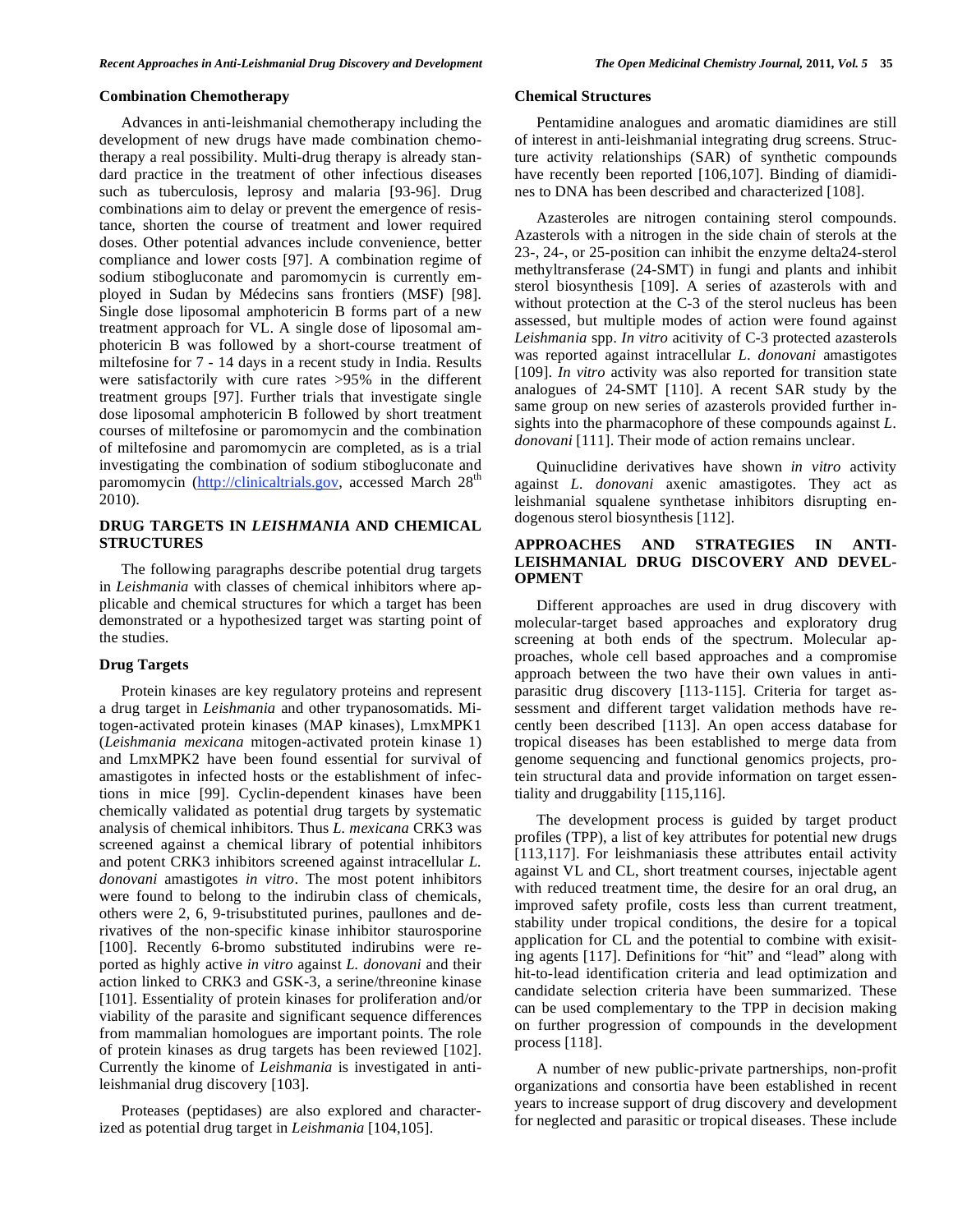the Drugs for Neglected Diseases Initiative (DNDi) and The Consortium for Parasitic Drug Development (CPDD). Philanthropic organizations (including the Bill and Melinda Gates Foundation) and governments are also lending increased (financial) support [114-119]. Long standing programmes such as the TDR Screening Network are continued and have evolved to address the need of different stages and aspects in the drug discovery and development process. These include target selection, medicinal chemistry and drug metabolism and pharmacokinetics (DMPK) [117,118]. The integration of these aspects and new technologies, either within an initiative or as networks of partners with complementary expertise is important to sustain and feed the development pipeline.

## **CONCLUSION**

 In recent years advances have been made in the treatment of leishmaniasis. New drugs and treatment regimes are available or on the way to availability. The approach to drug discovery and development has also changed and advanced to include and integrate aspects as outlined above. The need to search for better, safer and simpler treatments continues.

#### **ACKNOWLEDGEMENTS**

 The author thanks Prof. Simon Croft and Dr. Philippe Loiseau for reading of the manuscript. The author is funded by the European Community (FP7).

# **REFERENCES**

- [1] Reithinger, R.; Dujardin, J. C.; Louzir, H.; Pirmez, C.; Alexander, B.; Brooker, S. Cutaneous leishmaniasis. *Lancet Infect. Dis.,* **2007**, *7*, 581-96.
- [2] Bates, P. A. Transmission of *Leishmania metacyclic* promastigotes by phlebotomine sand flies. *Int. J. Parasitol.,* **2007**, *37*, 1097-106.
- [3] Rogers, M. E.; Ilg, T.; Nikolaev, A. V.; Ferguson, M. A.; Bates, P. A. Transmission of cutaneous leishmaniasis by sand flies is enhanced by regurgitation of fPPG. *Nature.,* **2004**, *430*, 463-7.
- [4] Burchmore, R. J.; Barrett, M. P. Life in vacuoles--nutrient acquisition by *Leishmania amastigotes*. *Int. J. Parasitol.,* **2001**, *31*, 1311- 20.
- [5] Handman, E.; Bullen, D. V. Interaction of Leishmania with the host macrophage. *Trends Parasitol.,* **2002**, *18*, 332-4.
- [6] Feasey, N.; Wansbrough-Jones, M.; Mabey, D. C.; Solomon, A. W. Neglected tropical diseases. *Br. Med. Bull.,* **2010**, *93*, 179-200.
- [7] Alvar, J.; Yactayo, S.; Bern, C. Leishmaniasis and poverty. *Trends Parasitol.,* **2006**, *22*, 552-7.
- [8] Chappuis, F.; Sundar, S.; Hailu, A.; Ghalib, H.; Rijal, S.; Peeling, R. W.; Alvar, J.; Boelaert, M. Visceral leishmaniasis: what are the needs for diagnosis, treatment and control? *Nat. Rev. Microbiol.,*  **2007**, *5*, 873-82.
- [9] Croft, S. L.; Sundar, S.; Fairlamb, A. H. Drug resistance in leishmaniasis. *Clin. Microbiol. Rev.,* **2006**, *19*, 111-26.
- [10] Sundar, S.; More, D. K.; Singh, M. K.; Singh, V. P.; Sharma, S.; Makharia, A.; Kumar, P. C.; Murray, H. W. Failure of pentavalent antimony in visceral leishmaniasis in India: report from the center of the Indian epidemic. *Clin. Infect. Dis.,* **2000**, *31*, 1104-7.
- [11] Alvar, J.; Croft, S.; Olliaro, P. Chemotherapy in the treatment and control of leishmaniasis. *Adv. Parasitol.,* **2006**, *61*, 223-74.
- [12] Olliaro, P. L.; Guerin, P. J.; Gerstl, S.; Haaskjold, A. A.; Rottingen, J. A.; Sundar, S. Treatment options for visceral leishmaniasis: a systematic review of clinical studies done in India, 1980-2004. *Lancet Infect. Dis.,* **2005**, *5*, 763-74.
- [13] Sundar, S.; Sinha, P. R.; Agrawal, N. K.; Srivastava, R.; Rainey, P. M.; Berman, J. D.; Murray, H. W.; Singh, V. P. A cluster of cases of severe cardiotoxicity among kala-azar patients treated with a high-osmolarity lot of sodium antimony gluconate. *Am. J. Trop. Med. Hyg.,* **1998**, *59*, 139-43.
- [14] Chulay, J. D.; Fleckenstein, L.; Smith, D. H. Pharmacokinetics of antimony during treatment of visceral leishmaniasis with sodium stibogluconate or meglumine antimoniate. *Trans. R. Soc. Trop. Med. Hyg.,* **1988**, *82*, 69-72.
- [15] Valladares, J. E.; Riera, C.; Alberola, J.; Gallego, M.; Portus, M.; Cristofol, C.; Franquelo, C.; Arboix, M. Pharmacokinetics of meglumine antimoniate after administration of a multiple dose in dogs experimentally infected with *Leishmania infantum*. *Vet. Parasitol.,* **1998**, *75*, 33-40.
- [16] Frezard, F.; Martins, P. S.; Barbosa, M. C.; Pimenta, A. M.; Ferreira, W. A.; de Melo, J. E.; Mangrum, J. B.; Demicheli, C. New insights into the chemical structure and composition of the pentavalent antimonial drugs, meglumine antimonate and sodium stibogluconate. *J. Inorg. Biochem.,* **2008**, *102*, 656-65.
- [17] Berman, J. D.; Waddell, D.; Hanson, B. D. Biochemical mechanisms of the antileishmanial activity of sodium stibogluconate. *Antimicrob. Agents. Chemother.,* **1985**, *27*, 916-20.
- [18] Berman, J. D.; Gallalee, J. V.; Best, J. M. Sodium stibogluconate (Pentostam) inhibition of glucose catabolism via the glycolytic pathway, and fatty acid beta-oxidation in *Leishmania mexicana amastigotes*. *Biochem. Pharmacol.,* **1987**, *36*, 197-201.
- [19] Wyllie, S.; Cunningham, M. L.; Fairlamb, A. H. Dual action of antimonial drugs on thiol redox metabolism in the human pathogen *Leishmania donovani*. *J. Biol. Chem.,* **2004**, *279*, 39925-32.
- [20] Meyerhoff, A. U.S. Food and Drug Administration approval of AmBisome (liposomal amphotericin B) for treatment of visceral leishmaniasis. *Clin. Infect. Dis.,* **1999**, *28*, 42-8; discussion 49-51.
- [21] Sundar, S.; Mehta, H.; Suresh, A. V.; Singh, S. P.; Rai, M.; Murray, H. W. Amphotericin B treatment for Indian visceral leishmaniasis: conventional versus lipid formulations. *Clin. Infect. Dis.,* **2004**, *38*, 377-83.
- [22] Sundar, S.; Agrawal, G.; Rai, M.; Makharia, M. K.; Murray, H. W. Treatment of Indian visceral leishmaniasis with single or daily infusions of low dose *liposomal amphotericin* B: randomised trial. *BMJ.,* **2001**, *323*, 419-22.
- [23] Sundar, S.; Jha, T. K.; Thakur, C. P.; Mishra, M.; Singh, V. P.; Buffels, R. Single-dose *liposomal amphotericin* B in the treatment of visceral leishmaniasis in India: a multicenter study. *Clin. Infect. Dis.,* **2003**, *37*, 800-4.
- [24] Sundar, S.; Chakravarty, J.; Agarwal, D.; Rai, M.; Murray, H. W. Single-dose *liposomal amphotericin* B for visceral leishmaniasis in India. *N. Engl. J. Med.,* **2010***, 362*, 504-12.
- [25] Sundar, S.; Mehta, H.; Chhabra, A.; Singh, V.; Chauhan, V.; Desjeux, P.; Rai, M. Amphotericin B colloidal dispersion for the treatment of Indian visceral leishmaniasis. *Clin. Infect. Dis.,* **2006**, *42*, 608-13.
- [26] Sundar, S.; Singh, A.; Agarwal, D.; Rai, M.; Agrawal, N.; Chakravarty, J. Safety and efficacy of high-dose infusions of a preformed amphotericin B fat emulsion for treatment of Indian visceral leishmaniasis. *Am. J. Trop. Med. Hyg.,* **2009**, *80*, 700-3.
- [27] Sundar, S.; Chakravarty, J.; Agarwal, D.; Shah, A.; Agrawal, N.; Rai, M. Safety of a pre-formulated amphotericin B lipid emulsion for the treatment of Indian Kala-azar. *Trop. Med. Int. Health.,*  **2008**, *13*, 1208-12.
- [28] Olliaro, P.; Darley, S.; Laxminarayan, R.; Sundar, S. Costeffectiveness projections of single and combination therapies for visceral leishmaniasis in Bihar, India. *Trop. Med. Int. Health.,*  **2009**, *14*, 918-25.
- [29] Bern, C.; Adler-Moore, J.; Berenguer, J.; Boelaert, M.; den Boer, M.; Davidson, R. N.; Figueras, C.; Gradoni, L.; Kafetzis, D. A.; Ritmeijer, K.; Rosenthal, E.; Royce, C.; Russo, R.; Sundar, S.; Alvar, J. *Liposomal amphotericin* B for the treatment of visceral leishmaniasis. *Clin. Infect. Dis.,* **2006**, *43*, 917-24.
- [30] Adler-Moore, J.; Proffitt, R. T. AmBisome: liposomal formulation, structure, mechanism of action and pre-clinical experience. *J. Antimicrob. Chemother.,* **2002**, *49* (Suppl 1), 21-30.
- [31] WHO, Report of a WHO informal consultation on liposomal amphotericin B in the treatment of visceral leishmaniasis. *WHO/CDS/NTD/IDM/2007.4* **2007**.
- [32] Gradoni, L.; Davidson, R. N.; Orsini, S.; Betto, P.; Giambenedetti, M. Activity of liposomal amphotericin B (AmBisome) against *Leishmania infantum* and tissue distribution in mice. *J. Drug Target.,* **1993**, *1*, 311-6.
- [33] Pourshafie, M.; Morand, S.; Virion, A.; Rakotomanga, M.; Dupuy, C.; Loiseau, P. M. Cloning of S-adenosyl-L-methionine:C-24-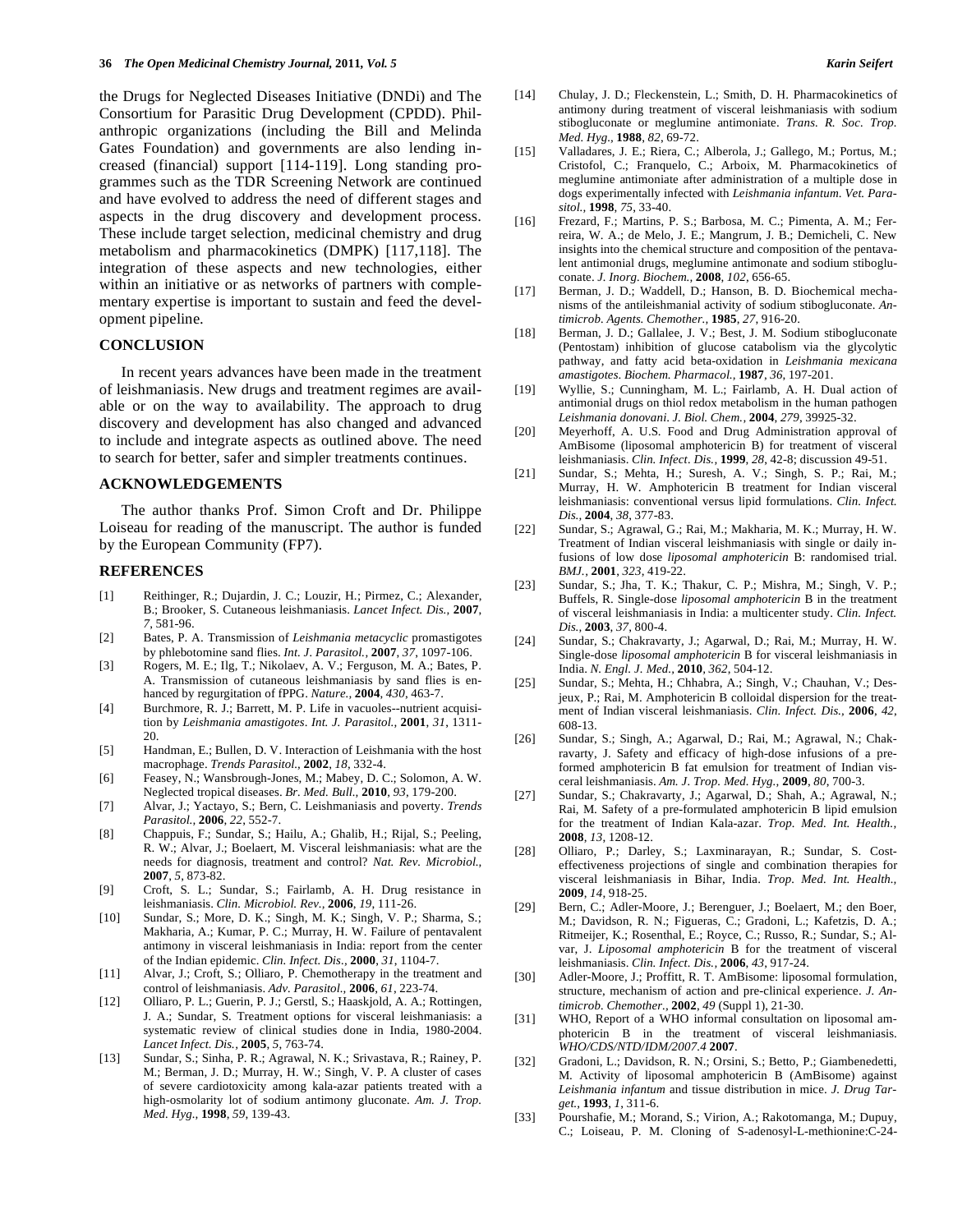Delta-sterol-methyltransferase (ERG6) from *Leishmania donovani* and characterization of mRNAs in wild-type and amphotericin B-Resistant promastigotes. *Antimicrob. Agents Chemother.,* **2004**, *48*, 2409-14.

- [34] Brajtburg, J.; Bolard, J. Carrier effects on biological activity of amphotericin B. *Clin. Microbiol. Rev.,* **1996**, *9*, 512-31.
- [35] Sindermann, H.; Engel, J. Development of miltefosine as an oral treatment for leishmaniasis. *Trans. R. Soc. Trop. Med. Hyg.,* **2006**, *100* Suppl 1, S17-20.
- [36] Bhattacharya, S. K.; Sinha, P. K.; Sundar, S.; Thakur, C. P.; Jha, T. K.; Pandey, K.; Das, V. R.; Kumar, N.; Lal, C.; Verma, N.; Singh, V. P.; Ranjan, A.; Verma, R. B.; Anders, G.; Sindermann, H.; Ganguly, N. K. Phase 4 trial of miltefosine for the treatment of Indian visceral leishmaniasis. *J. Infect. Dis.,* **2007**, *196*, 591-8.
- [37] Dorlo, T. P.; van Thiel, P. P.; Huitema, A. D.; Keizer, R. J.; de Vries, H. J.; Beijnen, J. H.; de Vries, P. J. Pharmacokinetics of miltefosine in Old World cutaneous leishmaniasis patients. *Antimicrob. Agents. Chemother.,* **2008**, *52*, 2855-60.
- [38] Bryceson, A. A policy for leishmaniasis with respect to the prevention and control of drug resistance. *Trop. Med. Int. Health.,* **2001**, *6*, 928-34.
- [39] Seifert, K.; Matu, S.; Javier Perez-Victoria, F.; Castanys, S.; Gamarro, F.; Croft, S. L. Characterisation of *Leishmania donovani* promastigotes resistant to hexadecylphosphocholine (miltefosine). *Int. J. Antimicrob. Agents.,* **2003**, *22*, 380-7.
- [40] Seifert, K.; Perez-Victoria, F. J.; Stettler, M.; Sanchez-Canete, M. P.; Castanys, S.; Gamarro, F.; Croft, S. L. Inactivation of the miltefosine transporter, LdMT, causes miltefosine resistance that is conferred to the amastigote stage of *Leishmania donovani* and persists *in vivo*. *Int. J. Antimicrob. Agents,* **2007**, *30*, 229-35.
- [41] Perez-Victoria, F. J.; Gamarro, F.; Ouellette, M.; Castanys, S. Functional cloning of the miltefosine transporter. A novel P-type phospholipid translocase from Leishmania involved in drug resistance. *J. Biol. Chem.,* **2003**, *278*, 49965-71.
- [42] Perez-Victoria, F. J.; Sanchez-Canete, M. P.; Castanys, S.; Gamarro, F. Phospholipid translocation and miltefosine potency require both L. *donovani miltefosine* transporter and the new protein LdRos3 in Leishmania parasites. *J. Biol. Chem.,* **2006**, *281*, 23766- 75.
- [43] Perez-Victoria, F. J.; Sanchez-Canete, M. P.; Seifert, K.; Croft, S. L.; Sundar, S.; Castanys, S.; Gamarro, F. Mechanisms of experimental resistance of Leishmania to miltefosine: Implications for clinical use. *Drug. Resist. Updat.,* **2006**, *9*, 26-39.
- [44] Lux, H.; Hart, D. T.; Parker, P. J.; Klenner, T. Ether lipid metabolism, GPI anchor biosynthesis, and signal transduction are putative targets for anti-leishmanial alkyl phospholipid analogues. *Adv. Exp. Med. Biol.,* **1996**, *416*, 201-211.
- [45] Lux, H.; Heise, N.; Klenner, T.; Hart, D.; Opperdoes, F. R. Ether- lipid (alkyl-phospholipid) metabolism and the mechanism of action of ether--lipid analogues in Leishmania. *Mol. Biochem. Parasitol.,*  **2000**, *111*, 1-14.
- [46] Luque-Ortega, J. R.; Rivas, L. Miltefosine (hexadecylphosphocholine) inhibits cytochrome c oxidase in *Leishmania donovani* promastigotes. *Antimicrob. Agents Chemother.,* **2007**, *51*, 1327-32.
- [47] Rakotomanga, M.; Blanc, S.; Gaudin, K.; Chaminade, P.; Loiseau, P. M. Miltefosine affects lipid metabolism in *Leishmania donovani* promastigotes. *Antimicrob. Agents Chemother.,* **2007**, *51*, 1425-30.
- [48] Sundar, S.; Jha, T. K.; Thakur, C. P.; Sinha, P. K.; Bhattacharya, S. K. Injectable paromomycin for Visceral leishmaniasis in India. *N. Engl. J. Med.,* **2007**, *356*, 2571-81.
- [49] Sundar, S.; Agrawal, N.; Arora, R.; Agarwal, D.; Rai, M.; Chakravarty, J. Short-course paromomycin treatment of visceral leishmaniasis in India: 14-day vs 21-day treatment. *Clin. Infect. Dis.,* **2009**, *49*, 914-8.
- [50] Davidson, R. N.; den Boer, M.; Ritmeijer, K. Paromomycin. *Trans. R. Soc. Trop. Med. Hyg.,* **2009**, *103*, 653-60.
- [51] Ben Salah, A.; Buffet, P. A.; Morizot, G.; Ben Massoud, N.; Zaatour, A.; Ben Alaya, N.; Haj Hamida, N. B.; El Ahmadi, Z.; Downs, M. T.; Smith, P. L.; Dellagi, K.; Grogl, M. WR279,396, a third generation aminoglycoside ointment for the treatment of Leishmania major cutaneous leishmaniasis: a phase 2, randomized, double blind, placebo controlled study. *PLoS Negl. Trop. Dis.,*  **2009**, *3*, e432.
- [52] Garnier, T.; Croft, S. L. Topical treatment for cutaneous leishmaniasis. *Curr. Opin. Investig. Drugs,* **2002**, *3*, 538-44.
- [53] Kanyok, T. P.; Killian, A. D.; Rodvold, K. A.; Danziger, L. H. Pharmacokinetics of intramuscularly administered aminosidine in healthy subjects. *Antimicrob. Agents. Chemother.,* **1997**, *41*, 982-6.
- [54] Maarouf, M.; Lawrence, F.; Croft, S. L.; Robert-Gero, M. Ribosomes of Leishmania are a target for the aminoglycosides. *Parasitol. Res.,* **1995**, *81*, 421-5.
- [55] Maarouf, M.; de Kouchkovsky, Y.; Brown, S.; Petit, P. X.; Robert-Gero, M. *In vivo* interference of paromomycin with mitochondrial activity of Leishmania. *Exp. Cell. Res.,* **1997**, *232*, 339-48.
- [56] Maarouf, M.; Lawrence, F.; Brown, S.; Robert-Gero, M. Biochemical alterations in paromomycin-treated *Leishmania donovani*  promastigotes. *Parasitol. Res.,* **1997**, *83*, 198-202.
- [57] Maarouf, M.; Adeline, M. T.; Solignac, M.; Vautrin, D.; Robert-Gero, M. Development and characterization of paromomycinresistant *Leishmania donovani* promastigotes. *Parasite.,* **1998**, *5*, 167-73.
- [58] Jhingran, A.; Chawla, B.; Saxena, S.; Barrett, M. P.; Madhubala, R. Paromomycin: uptake and resistance in *Leishmania donovani*. *Mol. Biochem. Parasitol.,* **2009**, *164*, 111-7.
- [59] Langreth, S. G.; Berman, J. D.; Riordan, G. P.; Lee, L. S. Finestructural alterations in *Leishmania tropica* within human macrophages exposed to antileishmanial drugs *in vitro*. *J. Protozool.,*  **1983**, *30*, 555-61.
- [60] Croft, S. L.; Brazil, R. P. Effect of pentamidine isethionate on the ultrastructure and morphology of *Leishmania mexicana* amazonensis *in vitro*. *Ann. Trop. Med. Parasitol.,* **1982**, *76*, 37-43.
- [61] Vercesi, A. E.; Docampo, R. Ca2+ transport by digitoninpermeabilized *Leishmania donovani*. Effects of Ca2+, pentamidine and WR-6026 on mitochondrial membrane potential in situ. *Biochem. J.,* **1992**, *284*, 463-7.
- [62] Vercesi, A. E.; Rodrigues, C. O.; Catisti, R.; Docampo, R. Presence of a Na(+)/H(+) exchanger in acidocalcisomes of *Leishmania donovani* and their alkalization by anti-leishmanial drugs. *FEBS Lett.,* **2000**, *473,* 203-6.
- [63] Mukherjee, A.; Padmanabhan, P. K.; Sahani, M. H.; Barrett, M. P.; Madhubala, R. Roles for mitochondria in pentamidine susceptibility and resistance in *Leishmania donovani*. *Mol. Biochem. Parasitol.,* **2006**, *145*, 1-10.
- [64] Basselin, M.; Denise, H.; Coombs, G. H.; Barrett, M. P. Resistance to pentamidine in *Leishmania mexicana* involves exclusion of the drug from the mitochondrion. *Antimicrob. Agents. Chemother.,*  **2002**, *46*, 3731-8.
- [65] Yeates, C. Sitamaquine (GlaxoSmithKline/Walter Reed Army Institute). *Curr. Opin. Investig. Drugs.,* **2002**, *3*, 1446-52.
- [66] Tekwani, B. L.; Walker, L. A. 8-Aminoquinolines: future role as antiprotozoal drugs. *Curr. Opin. Infect. Dis.,* **2006**, *19*, 623-31.
- [67] Wasunna, M. K.; Rashid, J. R.; Mbui, J.; Kirigi, G.; Kinoti, D.; Lodenyo, H.; Felton, J. M.; Sabin, A. J.; Albert, M. J.; Horton, J. A phase II dose-increasing study of sitamaquine for the treatment of visceral leishmaniasis in Kenya. *Am. J. Trop. Med. Hyg.,* **2005**, *73*, 871-6.
- [68] Jha, T. K.; Sundar, S.; Thakur, C. P.; Felton, J. M.; Sabin, A. J.; Horton, J. A phase II dose-ranging study of sitamaquine for the treatment of visceral leishmaniasis in India. *Am. J. Trop. Med. Hyg.,* **2005**, *73*, 1005-11.
- [69] Theoharides, A. D.; Chung, H.; Velazquez, H. Metabolism of a potential 8-aminoquinoline antileishmanial drug in rat liver microsomes. *Biochem. Pharmacol.,* **1985**, *34*, 181-8.
- [70] Idowu, O. R.; Peggins, J. O.; Brewer, T. G. Side-chain hydroxylation in the metabolism of 8-aminoquinoline antiparasitic agents. *Drug. Metab. Dispos.,* **1995**, *23*, 18-27.
- [71] Taylor, T.; Hawkins, D. R.; Morris, G. R.; Chung, H. Pharmacokinetics of the anti-leishmanian agent WR 6026 in dogs. *Eur. J. Drug. Metab. Pharmacokinet.,* **1991**, Spec No 3, 136-9.
- [72] Lopez-Martin, C.; Perez-Victoria, J. M.; Carvalho, L.; Castanys, S.; Gamarro, F. Sitamaquine sensitivity in Leishmania species is not mediated by drug accumulation in acidocalcisomes. *Antimicrob. Agents Chemother.,* **2008**, *52*, 4030-6.
- [73] Duenas-Romero, A. M.; Loiseau, P. M.; Saint-Pierre-Chazalet, M. Interaction of sitamaquine with membrane lipids of *Leishmania donovani* promastigotes. *Biochim. Biophys. Acta.,* **2007**, *1768,* 246- 52.
- [74] Croft, S. L.; Seifert, K.; Yardley, V. Current scenario of drug development for leishmaniasis. *Indian J. Med Res.,* **2006**, *123*, 399- 410.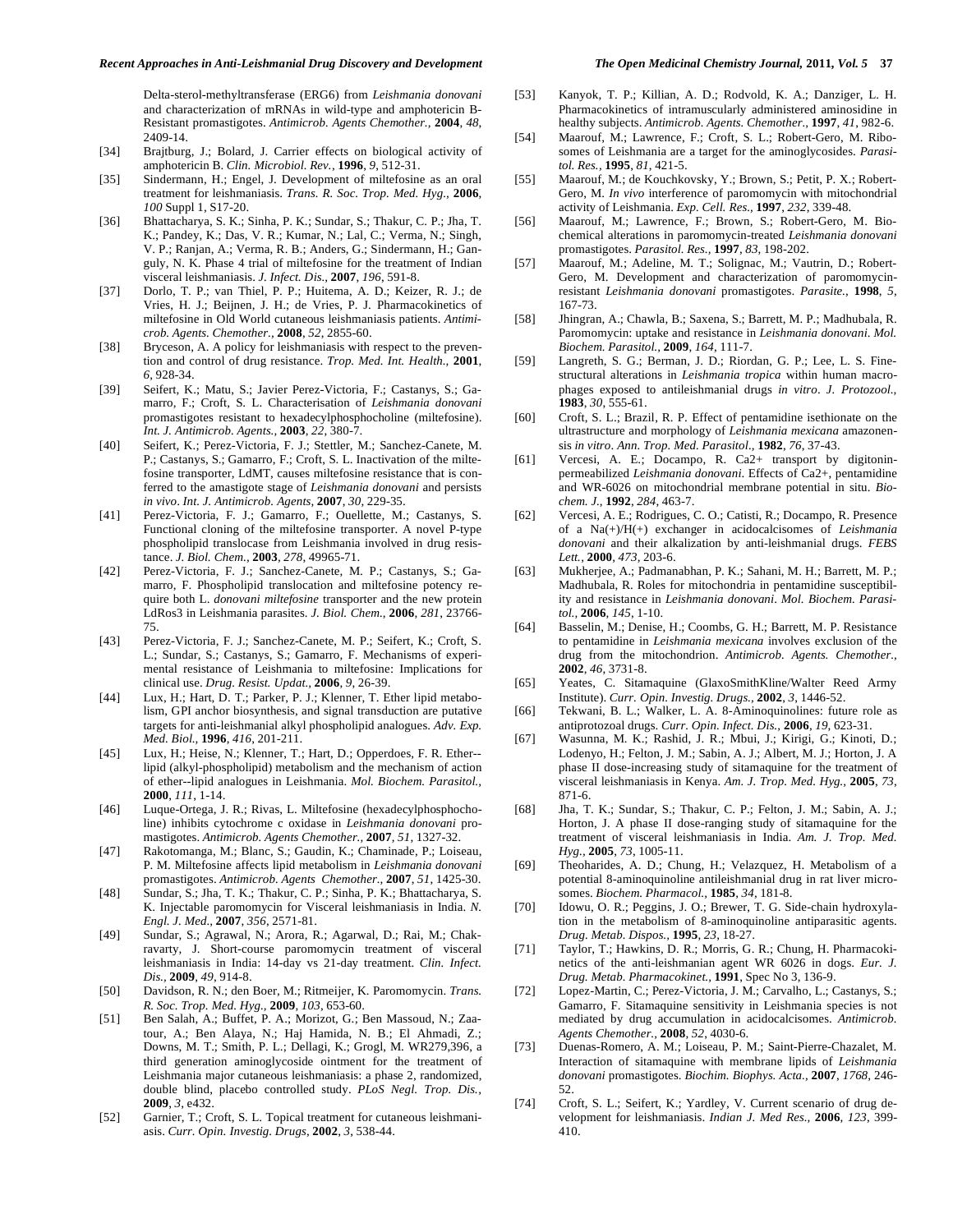- [75] Fournet, A.; Barrios, A. A.; Munoz, V.; Hocquemiller, R.; Cave, A.; Bruneton, J. 2-substituted quinoline alkaloids as potential antileishmanial drugs. *Antimicrob. Agents. Chemother.,* **1993**, *37*, 859-63.
- [76] Fournet, A.; Gantier, J. C.; Gautheret, A.; Leysalles, L.; Munos, M. H.; Mayrargue, J.; Moskowitz, H.; Cave, A.; Hocquemiller, R. The activity of 2-substituted quinoline alkaloids in BALB/c mice infected with *Leishmania donovani*. *J. Antimicrob. Chemother.,*  **1994**, *33*, 537-44.
- [77] Fakhfakh, M. A.; Fournet, A.; Prina, E.; Mouscadet, J. F.; Franck, X.; Hocquemiller, R.; Figadere, B. Synthesis and biological evaluation of substituted quinolines: potential treatment of protozoal and retroviral co-infections. *Bioorg. Med. Chem.,* **2003**, *11*, 5013-23.
- [78] Nakayama, H.; Loiseau, P. M.; Bories, C.; Torres de Ortiz, S.; Schinini, A.; Serna, E.; Rojas de Arias, A.; Fakhfakh, M. A.; Franck, X.; Figadere, B.; Hocquemiller, R.; Fournet, A. Efficacy of orally administered 2-substituted quinolines in experimental murine cutaneous and visceral leishmaniases. *Antimicrob. Agents Chemother.,* **2005**, *49*, 4950-6.
- [79] Desrivot, J.; Edlund, P. O.; Svensson, R.; Baranczewski, P.; Fournet, A.; Figadere, B.; Herrenknecht, C. Metabolism of 2 substituted quinolines with antileishmanial activity studied *in vitro* with liver microsomes, hepatocytes and recombinantly expressed enzymes analyzed by LC/MS. *Toxicology,* **2007**, *235*, 27-38.
- [80] Desrivot, J.; Herrenknecht, C.; Ponchel, G.; Garbi, N.; Prina, E.; Fournet, A.; Bories, C.; Figadere, B.; Hocquemiller, R.; Loiseau, P. M. Antileishmanial 2-substituted quinolines: *in vitro* behaviour towards biological components. *Biomed. Pharmacother.,* **2007**, *61*, 441-50.
- [81] Nanayakkara, N. P.; Ager, A. L., Jr.; Bartlett, M. S.; Yardley, V.; Croft, S. L.; Khan, I. A.; McChesney, J. D.; Walker, L. A. Antiparasitic activities and toxicities of individual enantiomers of the 8 aminoquinoline 8-[(4-amino-1-methylbutyl)amino]-6-methoxy-4 methyl-5-[3,4-dichlorophenoxy ]quinoline succinate. *Antimicrob. Agents Chemother.,* **2008**, *52*, 2130-7.
- [82] Jain, M.; Khan, S. I.; Tekwani, B. L.; Jacob, M. R.; Singh, S.; Singh, P. P.; Jain, R. Synthesis, antimalarial, antileishmanial, and antimicrobial activities of some 8-quinolinamine analogues. *Bioorg. Med. Chem.,* **2005**, *13*, 4458-66.
- [83] Kaur, K.; Patel, S. R.; Patil, P.; Jain, M.; Khan, S. I.; Jacob, M. R.; Ganesan, S.; Tekwani, B. L.; Jain, R. Synthesis, antimalarial, antileishmanial, antimicrobial, cytotoxicity, and methemoglobin (MetHB) formation activities of new 8-quinolinamines. *Bioorg. Med. Chem.,* **2007**, *15*, 915-30.
- [84] Croft, S. L.; Hogg, J.; Gutteridge, W. E.; Hudson, A. T.; Randall, A. W. The activity of hydroxynaphthoquinones against *Leishmania donovani*. *J Antimicrob Chemother.,* **1992**, *30*, 827-32.
- [85] Mantyla, A.; Garnier, T.; Rautio, J.; Nevalainen, T.; Vepsalainen, J.; Koskinen, A.; Croft, S. L.; Jarvinen, T. Synthesis, *in vitro* evaluation, and antileishmanial activity of water-soluble prodrugs of buparvaquone. *J. Med. Chem.,* **2004**, *47*, 188-95.
- [86] Mantyla, A.; Rautio, J.; Nevalainen, T.; Vepsalainen, J.; Juvonen, R.; Kendrick, H.; Garnier, T.; Croft, S. L.; Jarvinen, T. Synthesis and antileishmanial activity of novel buparvaquone oxime derivatives. *Bioorg. Med. Chem.,* **2004**, *12*, 3497-502.
- [87] Garnier, T.; Mantyla, A.; Jarvinen, T.; Lawrence, M. J.; Brown, M. B.; Croft, S. L. Topical buparvaquone formulations for the treatment of cutaneous leishmaniasis. *J. Pharm. Pharmacol.,* **2007**, *59*, 41-9.
- [88] Garnier, T.; Mantyla, A.; Jarvinen, T.; Lawrence, J.; Brown, M.; Croft, S. *In vivo* studies on the antileishmanial activity of buparvaquone and its prodrugs. *J. Antimicrob. Chemother.,* **2007**, *60*, 802- 10.
- [89] Manandhar, K. D.; Yadav, T. P.; Prajapati, V. K.; Kumar, S.; Rai, M.; Dube, A.; Srivastava, O. N.; Sundar, S. Antileishmanial activity of nano-amphotericin B deoxycholate. *J. Antimicrob. Chemother.,* **2008**, *62*, 376-80.
- [90] Wasan, K. M.; Wasan, E. K.; Gershkovich, P.; Zhu, X.; Tidwell, R. R.; Werbovetz, K. A.; Clement, J. G.; Thornton, S. J. Highly effective oral amphotericin B formulation against murine visceral leishmaniasis. *J. Infect. Dis.,* **2009**, *200*, 357-60.
- [91] Nicoletti, S.; Seifert, K.; Gilbert, I. H. N-(2 hydroxypropyl)methacrylamide-amphotericin B (HPMA-AmB) copolymer conjugates as antileishmanial agents. *Int. J. Antimicrob. Agents.,* **2009**, *33*, 441-8.
- [92] Nicoletti, S.; Seifert, K.; Gilbert, I. H., Water-soluble polymer-drug conjugates for combination chemotherapy against visceral leishmaniasis. *Bioorg. Med. Chem.,* **2010**, *18,* 2559-65.
- [93] Jawahar, M. S. Current trends in chemotherapy of tuberculosis. *Indian J. Med. Res.,* **2004**, *120*, 398-417.
- [94] Ellard, G. A. Rationale of the multidrug regimens recommended by a World Health Organization Study Group on Chemotherapy of Leprosy for Control Programs. *Int. J. Lepr. Other Mycobact. Dis.,*  **1984**, *52*, 395-401.
- [95] Walker, S. L.; Lockwood, D. N. Leprosy. *Clin. Dermatol.,* **2007**, *25*, 165-72.
- [96] Kremsner, P. G.; Krishna, S. Antimalarial combinations. *Lancet.,*  **2004**, *364*, 285-94.
- [97] Sundar, S.; Rai, M.; Chakravarty, J.; Agarwal, D.; Agrawal, N.; Vaillant, M.; Olliaro, P.; Murray, H. W. New Treatment Approach in Indian Visceral Leishmaniasis: Single-Dose Liposomal Amphotericin B Followed by Short-Course Oral Miltefosine. *Clin. Infect. Dis.,* **2008**, *47*, 1000-6.
- [98] Melaku, Y.; Collin, S. M.; Keus, K.; Gatluak, F.; Ritmeijer, K.; Davidson, R. N. Treatment of kala-azar in southern Sudan using a 17-day regimen of sodium stibogluconate combined with paromomycin: a retrospective comparison with 30-day sodium stibogluconate monotherapy. *Am. J. Trop. Med. Hyg.,* **2007**, *77*, 89-94.
- [99] Wiese, M. Leishmania MAP kinases--familiar proteins in an unusual context. *Int. J. Parasitol.,* **2007**, *37*, 1053-62.
- [100] Grant, K. M.; Dunion, M. H.; Yardley, V.; Skaltsounis, A. L.; Marko, D.; Eisenbrand, G.; Croft, S. L.; Meijer, L.; Mottram, J. C. Inhibitors of Leishmania mexicana CRK3 cyclin-dependent kinase: chemical library screen and antileishmanial activity. *Antimicrob. Agents Chemother.,* **2004**, *48*, 3033-42.
- [101] Xingi, E.; Smirlis, D.; Myrianthopoulos, V.; Magiatis, P.; Grant, K. M.; Meijer, L.; Mikros, E.; Skaltsounis, A. L.; Soteriadou, K. 6-Br-5methylindirubin-3'oxime (5-Me-6-BIO) targeting the leishmanial glycogen synthase kinase-3 (GSK-3) short form affects cell-cycle progression and induces apoptosis-like death: exploitation of GSK-3 for treating leishmaniasis. *Int. J. Parasitol.,* **2009**, *39,* 1289-303.
- [102] Naula, C.; Parsons, M.; Mottram, J. C. Protein kinases as drug targets in trypanosomes and Leishmania. *Biochim. Biophys. Acta.,*  **2005**, *1754*, 151-9.
- [103] Dujardin, J. C.; Gonzalez-Pacanowska, D.; Croft, S. L.; Olesen, O. F.; Spath, G. F. Collaborative actions in anti-trypanosomatid chemotherapy with partners from disease endemic areas. *Trends Parasitol.,* **2010**, *26,* 395-403.
- [104] Ambit, A.; Fasel, N.; Coombs, G. H.; Mottram, J. C. An essential role for the *Leishmania major* metacaspase in cell cycle progression. *Cell Death Differ.,* **2008**, *15*, 113-22.
- [105] Fricker, S. P.; Mosi, R. M.; Cameron, B. R.; Baird, I.; Zhu, Y.; Anastassov, V.; Cox, J.; Doyle, P. S.; Hansell, E.; Lau, G.; Langille, J.; Olsen, M.; Qin, L.; Skerlj, R.; Wong, R. S.; Santucci, Z.; McKerrow, J. H. Metal compounds for the treatment of parasitic diseases. *J. Inorg. Biochem.,* **2008**, *102*, 1839-45.
- [106] Bakunov, S. A.; Bakunova, S. M.; Wenzler, T.; Ghebru, M.; Werbovetz, K. A.; Brun, R.; Tidwell, R. R. Synthesis and antiprotozoal activity of cationic 1,4-diphenyl-1H-1,2,3-triazoles. *J. Med. Chem.,*  **2010**, *53*, 254-72.
- [107] Patrick, D. A.; Bakunov, S. A.; Bakunova, S. M.; Kumar, E. V.; Chen, H.; Jones, S. K.; Wenzler, T.; Barzcz, T.; Werbovetz, K. A.; Brun, R.; Tidwell, R. R. Synthesis and antiprotozoal activities of dicationic bis(phenoxymethyl)benzenes, bis(phenoxymethyl)naphthalenes, and bis(benzyloxy)naphthalenes. *Eur. J. Med. Chem.,*  **2009**, *44*, 3543-51.
- [108] Wilson, W. D.; Tanious, F. A.; Mathis, A.; Tevis, D.; Hall, J. E.; Boykin, D. W. Antiparasitic compounds that target DNA. *Biochimie.,* **2008**, *90*, 999-1014.
- [109] Lorente, S. O.; Rodrigues, J. C.; Jimenez Jimenez, C.; Joyce-Menekse, M.; Rodrigues, C.; Croft, S. L.; Yardley, V.; de Luca-Fradley, K.; Ruiz-Perez, L. M.; Urbina, J.; de Souza, W.; Gonzalez Pacanowska, D.; Gilbert, I. H. Novel azasterols as potential agents for treatment of leishmaniasis and trypanosomiasis. *Antimicrob. Agents Chemother.,* **2004**, *48*, 2937-50.
- [110] Lorente, S. O.; Jimenez, C. J.; Gros, L.; Yardley, V.; de Luca-Fradley, K.; Croft, S. L.; J, A. U.; Ruiz-Perez, L. M.; Pacanowska, D. G.; Gilbert, I. H. Preparation of transition-state analogues of sterol 24-methyl transferase as potential anti-parasitics. *Bioorg. Med. Chem.,* **2005**, *13*, 5435-53.